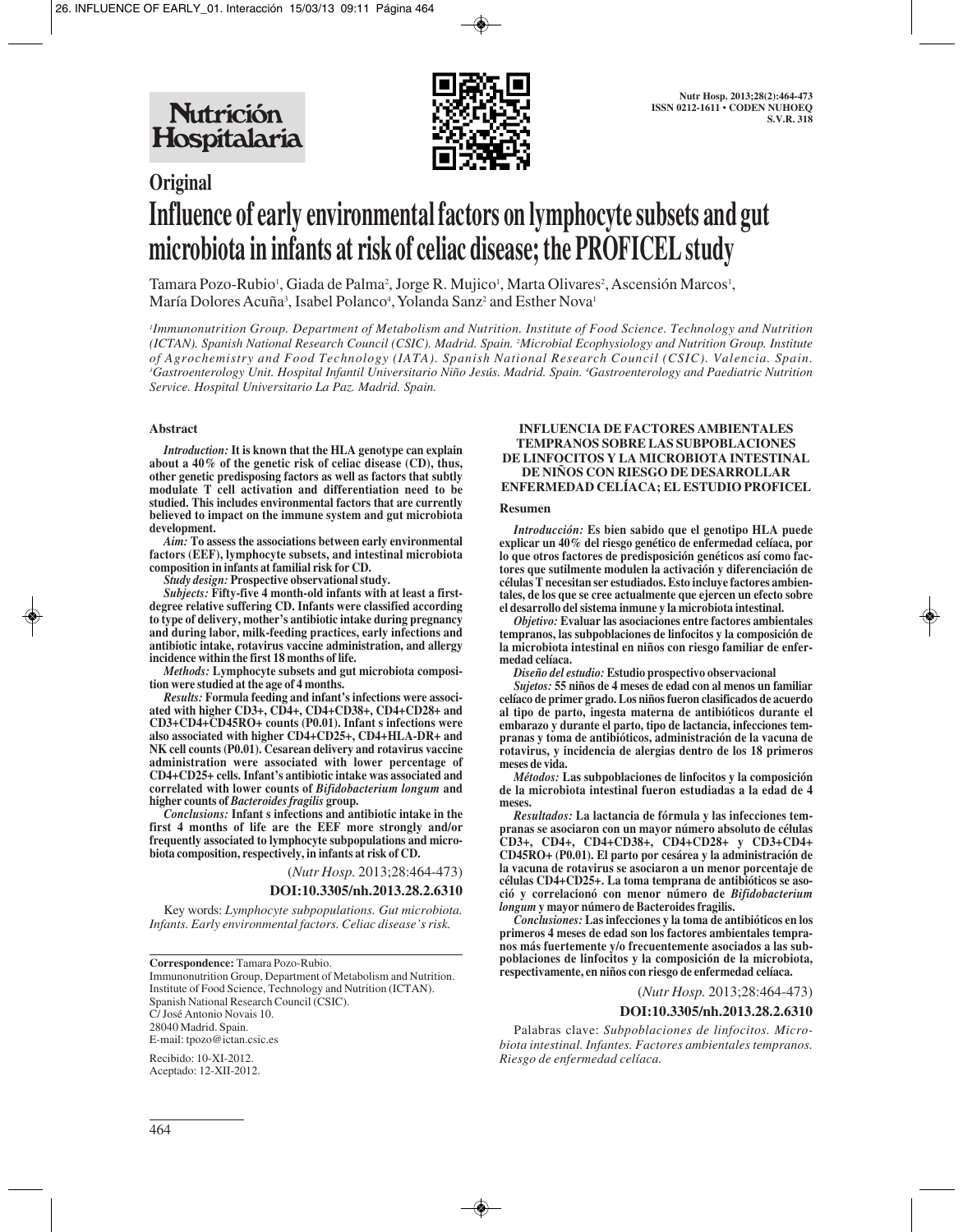### **Abbreviations**

CD: Celiac disease. EEF: Early environmental factors. BF: Breast-fed (infants). FF: Formula-fed (infants). PBMCs: Peripheral blood mononuclear cells. OVA: Ovoalbumin.

## **Introduction**

Celiac disease (CD) is an immune-mediated enteropathy triggered by the ingestion of gluten in genetically susceptible individuals. It is generally accepted that CD is a T-cell mediated disease, in which gliadin derived peptides activate lamina propria infiltrating T lymphocytes. The subsequent release of pro-inflammatory cytokines, in particular γ-interferon, leads to a profound tissue remodeling. However, an innate immune response with the participation of IL-15 also seems to be involved in the disease development.<sup>1,2</sup> This is a complex disorder, with environmental and genetic factors contributing to its etiology. The major genetic risk factor in CD is represented by HLA-DQ genes which account for approximately 40% of the genetic risk for CD. Approximately 90-95% of CD patients express HLA-DQ2 heterodimers, and the remaining 5-10% of patients express the HLA-DQ8 heterodimer.<sup>2</sup> However, only a subset of individuals that express HLA-DQ2 and HLA-DQ8 heterodimers develop CD and, among them, some individuals develop CD very early in infancy after their first exposure to gluten, and others in adulthood; the reasons for these variations are still unclear.2,3 Thus, HLA-DQ2/8 heterodimers are necessary but not sufficient, and other genetic and environmental factors must be involved in CD development.3 Gluten is the main environmental factor responsible for the signs and symptoms of the disease, but also, other environmental elements might play a role in the disease risk.4

The effect of environmental factors on disease risk is relevant at the early stages of life when the immature neonate's gut undergoes the process of microbiota exposure and establishment, and the immune system acquires full competence and tolerance to non-harmful antigens 5 . A particular feature of the neonatal immune system is the presence of a wide pool of naïve T cells waiting to participate in primary immune responses. In addition, intestinal antigen exposure during neonatal life, and the establishment of the microbiota, influences appropriate adult immune responses.<sup>6</sup> If appropriate immune tolerance is not established in early life and maintained throughout life, this represents a risk factor for the development of inflammatory, autoimmune, and allergic diseases.7 CD development is also likely to be influenced by factors that modulate the development and maturation of the immune system in infants.

There are several factors influencing the colonization pattern and establishment of microbiota in infants. The microbes colonizing the infant's gut come primarily from the mother's vaginal and perineal microbiota if vaginally delivered, and from the feeding route, breast feeding or bottle feeding. Thus, the colonization pattern is influenced by delivery and feeding modes, and the exposure to pathogens and antimicrobials.<sup>8</sup>

As early events during extra-uterine life allow the maturation of the immune system, the peripheral lymphocyte subsets exhibit certain changes. Blood cell analysis shows marked lymphocytosis at birth and at later stages of life compared to adulthood. An increase in T and B lymphocytes occurs during the first weeks of life while NK cells decline sharply directly after birth.9,10 A high CD4/CD8 ratio in babies up to two years of age has been found compared to the values observed in normal adults, and this is mainly due to the large and expanding pool of naïve T CD4+ cells present during the first year of life.11,12 The proportion of activated T cells like CD3+CD25+ and CD3+HLA- $DR+$  are lower in newborns than in adults.<sup>13</sup> In contrast, the proportions of CD8+CD28+, CD8+CD38+, and CD4+CD38+ cells are higher in neonates.13,14 There are only a limited number of studies that have addressed the influence of milk-feeding practices<sup>15-20</sup> or type of labor or delivery<sup>21-23</sup> on peripheral lymphocyte subsets or the immunocompetence of lactating children.

Given the important role that the maturation of the immune system can play as a predisposing or protective factor to disease development later in life, we planned to assess the effect of type of delivery, gender, mother's antibiotic intake during pregnancy, mother's antibiotic administration during labor, milk-feeding practices, infections and antibiotic intake in the first 4 months of life, and rotavirus vaccine administration on the levels of lymphocyte subsets and their activation markers, and on the gut microbiota composition in infants at risk of developing CD.

# **Materials and methods**

#### *Subjects and information on environmental factors*

This study was conducted in 4 month-old infants who are first-degree relatives of CD patients (at least one parent or sibling affected with CD). A total of 55 infants with these characteristics, born between October 2006 and the end of 2010 were recruited in the University Hospital La Paz and University Hospital Niño Jesús of Madrid. Questions about mode of delivery, infections, vaccinations, feeding practices, clinical symptoms, and medical treatments were answered by the parents at the infant's age of 1 and 4 months in clinical visits with the paediatric gastroenterologist. To facilitate the collection of this information, a diary was given to the mothers upon recruit-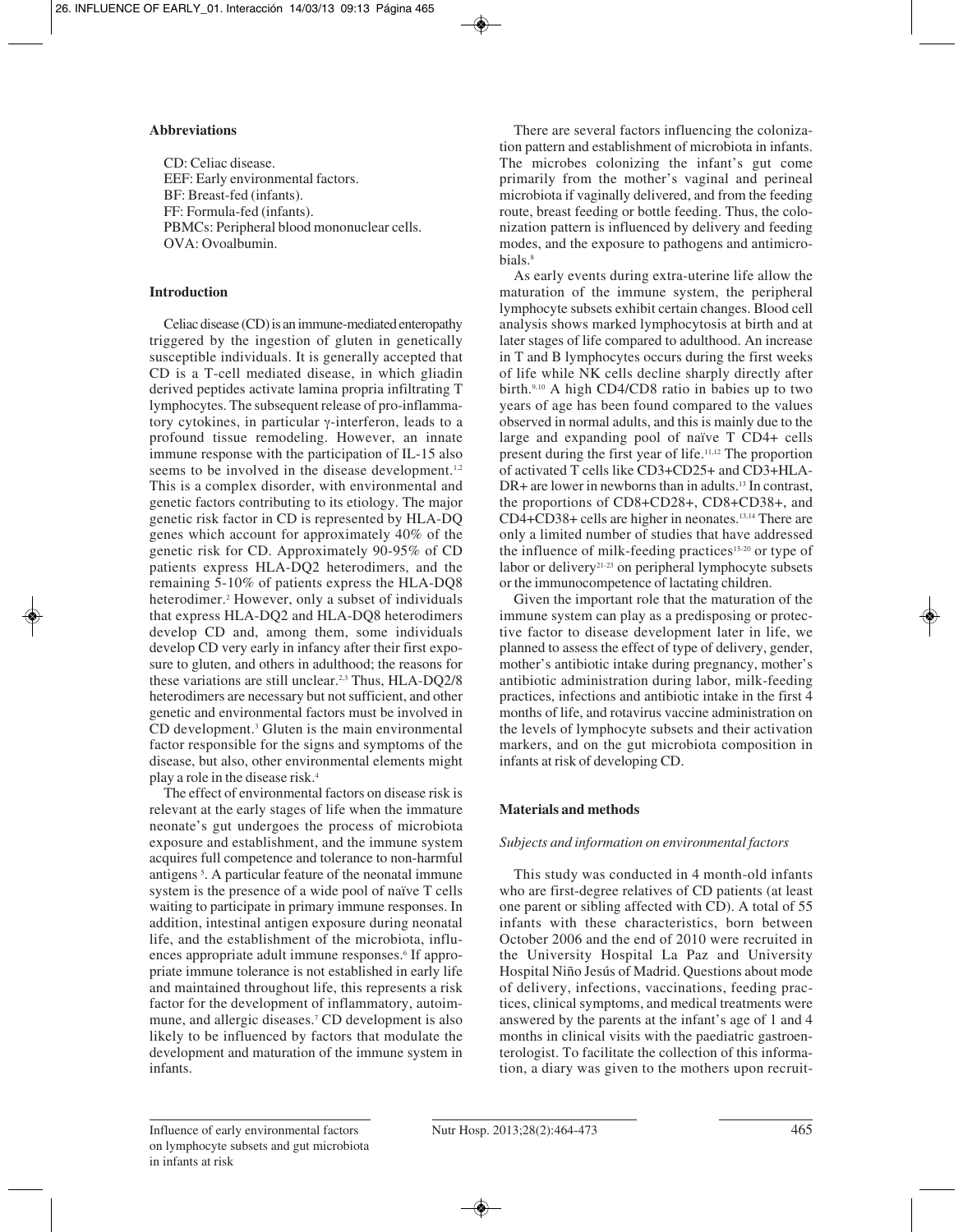| <b>Table I</b><br>Demographic data of the study infants |                             |  |  |  |  |
|---------------------------------------------------------|-----------------------------|--|--|--|--|
|                                                         | Total subjects ( $n = 55$ ) |  |  |  |  |
| Gender                                                  |                             |  |  |  |  |
| Male                                                    | 26                          |  |  |  |  |
| Female                                                  | 29                          |  |  |  |  |
| Delivery                                                |                             |  |  |  |  |
| Vaginal                                                 | 43                          |  |  |  |  |
| Cesarean                                                | 12                          |  |  |  |  |
| Antibiotics during pregnancy                            |                             |  |  |  |  |
| Yes                                                     | 15                          |  |  |  |  |
| N <sub>0</sub>                                          | 39                          |  |  |  |  |
| Antibiotics during labor                                |                             |  |  |  |  |
| Yes                                                     | 8                           |  |  |  |  |
| N <sub>0</sub>                                          | 46                          |  |  |  |  |
| Milk-feeding                                            |                             |  |  |  |  |
| Breastfeeding                                           | 24                          |  |  |  |  |
| Formula-feeding                                         | 31                          |  |  |  |  |
| Infections in first 4 mo.                               |                             |  |  |  |  |
| Yes                                                     | 33                          |  |  |  |  |
| No                                                      | 21                          |  |  |  |  |
| Antibiotics in first 4 mo.                              |                             |  |  |  |  |
| Yes                                                     | 12                          |  |  |  |  |
| N <sub>0</sub>                                          | 42                          |  |  |  |  |
| Allergy or dermatitis                                   |                             |  |  |  |  |
| Yes                                                     | 18                          |  |  |  |  |
| No                                                      | 29                          |  |  |  |  |
| Rotavirus vaccine                                       |                             |  |  |  |  |
| Yes                                                     | 17                          |  |  |  |  |
| No                                                      | 32                          |  |  |  |  |

ment (before delivery). On the basis of these questionnaires, the 55 infants were divided according to the following variables that were selected as potential influential factors of immune system development and gut microbiota composition: type of delivery (vaginal/cesarean), mother's antibiotic intake during pregnancy (yes/no), mother's antibiotic administration during labor (yes/no), milk-feeding practices (breast-fed (BF) infants, including those which had been exclusively breast-fed until the age of 4 months, and formula-fed (FF) infants, including babies receiving milk formula, either alone or in alternation with breast milk at the moment of analysis), infections in the first 4 months of life (yes/no), antibiotic intake in the first 4 months of life (yes/no), rotavirus vaccine administration (yes/no), and allergies or dermatitis suffering within the first 18 months of life (yes/no) (table I). The study was approved by the Ethic Committee of the University Hospital La Paz and the University Hospital Niño Jesús of Madrid, and written informed consent was obtained from the parents of infants included in the study. This group of infants was a subset of those recruited in 8 Spanish hospitals for the PROFICEL study.20

### *Blood analyses*

At the age of 4 months, peripheral blood samples were drawn from the infants and collected in BD Vacutainer<sup>™</sup> tubes containing K3EDTA. Immediately after, 1 mL of blood was mixed with an equal volume (1 mL) of preservative solution (Streck Cell Preservative™ CE. Streck, USA) and sent to our laboratory at 4-8º C within 2-6 days for a centralised processing and flow cytometry analysis. Blood extractions were always performed previous to the standardized 4 month vaccination in the Spanish vaccination schedule. Complete blood counts and differential counts were performed *in situ* at the corresponding enrolling centers by automated instrumentation. Blood samples were not taken if the infant presented an ongoing infection or had received a vaccination in the prior six weeks.

### *Flow cytometry analysis*

Aliquots of blood mixed with the preservative-solution (150 L) were incubated for 30 minutes at room temperature and in the dark with 20 L of fluorochrome conjugated-monoclonal antibodies specific for CD3+ (CD3-APC), CD4+ (CD4-PerCP-Cy5.5), CD8+ (CD8- PerCP-Cy5.5), CD45RA+ (CD45RA-FITC), CD45RO+ (CD45RO-PE), CD25+ (CD25-FITC), HLA-DR+ (HLA-DR-FITC), CD38+ (CD38-PE), in quadruple immunostainings and 100 µL aliquots were incubated with the multitests CD3-FITC/CD16+56-PE/CD45-PerCP-Cy5.5/CD19-APC and CD3-FITC/CD8-PE/ CD45-PerCP-Cy5.5/CD4-APC. All the monoclonal antibodies were purchased from Becton Dickinson (Sunnyvale, CA, USA). After incubation, samples were lysed with the BD FACSTM Lysing Solution (Becton Dickinson) following the manufacturer's protocol. The samples were analysed with FACSCalibur Flow Cytometer (four-color, dual-laser, Becton Dickinson). The lympho-gate was defined on the forward and side scatter patterns of lymphocytes. The analysis protocol gated on lymphocytes stained with PerCP and/or APC and the selected population was then analysed with the 2 remaining colours (FITC and PE) to obtain cell percentages expressing the specific antigens. Cell subset counts were obtained by multiplying subset percentages by anchor marker counts, the later resulting by multiplying subset percentage by the absolute lymphocyte count.

# *Faecal sampling and DNA extractions*

Stool samples were collected from 44 subjects at 4 months of age and frozen at -20°C immediately. Samples  $(1 \text{ g})$  were diluted  $1:10 \text{ (w/v)}$  in PBS (pH 7.2) and homogenized by thorough agitation in a vortex. Aliquots were used for DNA extraction using the QIAamp DNA stool Mini kit (Qiagen, Hilden,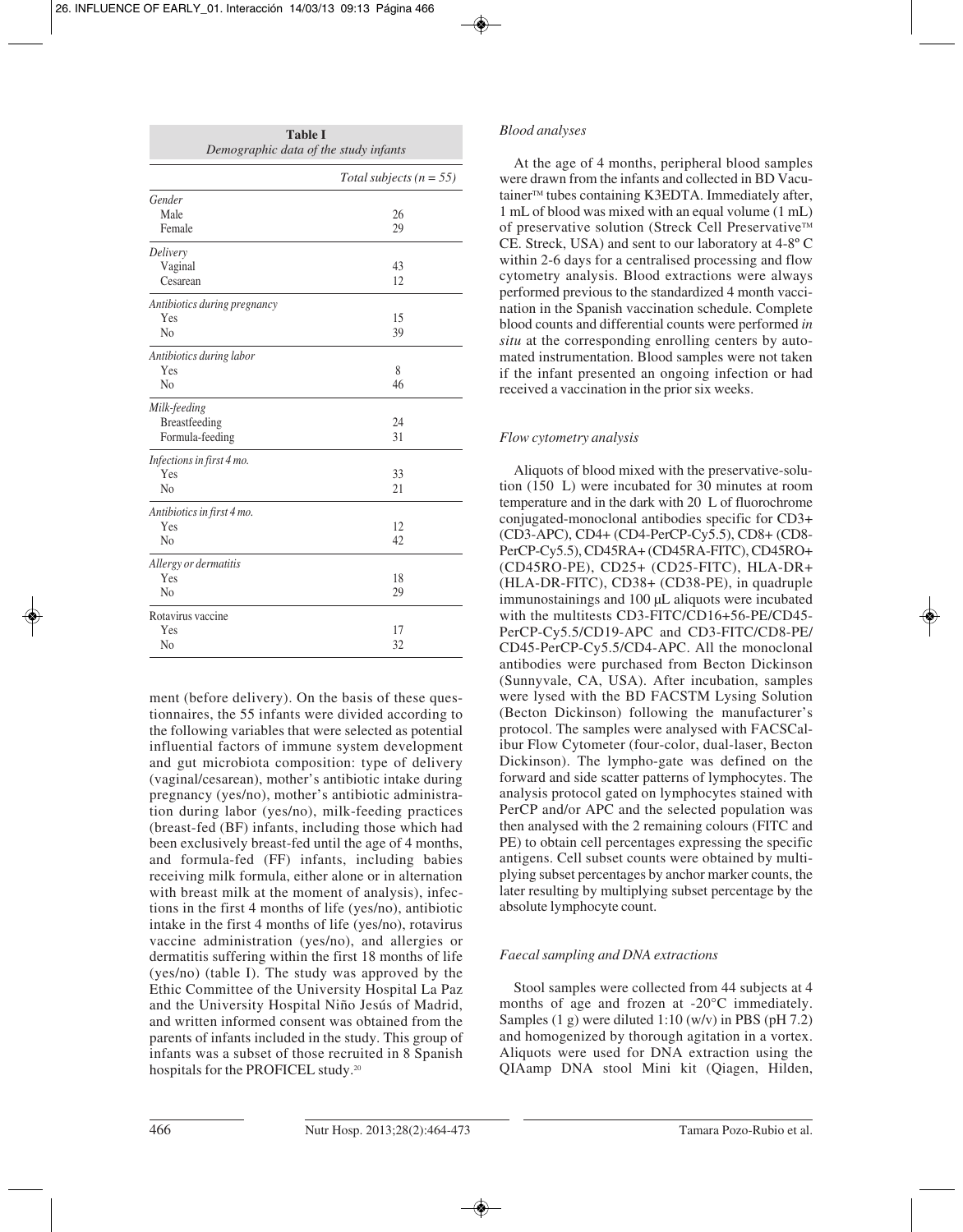Germany) following the manufacturer's instructions. DNA extractions from different pure cultures of reference strains were done following the same protocol.

### *Quantitative PCR (qPCR) analysis of faecal bacteria*

The following bacterial groups were analysed: *Bifidobacterium* spp., *Lactobacillus* group, *Staphylococcus* spp.*, Bacteroides fragilis* group, *Clostridium coccoides-Eubacterium rectali* group, *Clostridium leptum* group*, Escherichia coli,* and the following *Bifidobacterium* spp.: *B. longum, B. breve, B. bifidum, B. adolescentis, B. catenulatum, B. angulatum, B. infantis, B. lactis,* and *B. dentium*. qPCR was used to quantify the different bacterial groups in faeces using genus-, group- and species-specific primers as previously described.24,25 Briefly, PCR amplification and detection were performed with an ABI PRISM 7000- PCR sequence detection system (Applied Biosystems, UK) using SYBR® Green PCR Master Mix (Super-Array Bioscience Corporation, USA). The bacterial concentration from each sample was calculated by comparing the Ct values obtained from standard curves of reference strains. Standard curves were created using serial 10-fold dilutions of pure culture DNA corresponding to  $10<sup>2</sup>$  to  $10<sup>9</sup>$  cells, as determined by microscopy counts after staining with 4',6-diamino-2 phenylindole in an epifluorescence microscope (Olympus BX51, Tokio, Japan).

# *Statistics*

Associations of perinatal and early environmental factors (EEF) with lymphocyte subset values and bacteria counts were analysed using multiple linear regression models. In addition, logistic regression analyses were used to examine the effect of the environmental factors on the prevalence of colonization (colonized opposed to non-colonized). Previously, data with a non-normal distribution were transformed logarithmically to a normal distribution. Type of delivery, mother's antibiotic intake during pregnancy, mother's antibiotic administration during labor, milkfeeding practices, infections and antibiotic intake in the first 4 months of life, rotavirus vaccine administration, and allergy incidence were included in the models. To limit the chance of falsely rejecting the null hypothesis (no association) as a result of multiple testing, a Pvalue lower than 0.010 was considered statistically significant in multiple linear regression analysis. Spearman's test was performed to assess possible correlations between exposures to the different individual perinatal and environmental factors and lymphocyte subsets, and also between the same factors and microbiota composition. Finally, correlations between lymphocyte subsets and faecal bacteria counts

were equally performed. A P-value less than 0.050 was considered statistically significant.

# **Results**

### *Lymphocytes subsets*

The associations of perinatal and EEF with the percentage and counts of the lymphocyte subsets under study, as determined in the linear regression analysis adjusted for gender, are presented in table II.

Formula-feeding was associated with higher absolute counts of total lymphocytes, T cells (CD3+), helper T cell (CD4+), CD4+CD38+, and CD4+CD28+ cells. T test analyses confirmed these results (P values  $\leq 0.05$  for these four subsets), and also showed that the percentage of CD4+CD25+ cells was higher in BF infants  $(11.1 \pm 2.9 \text{ vs. } 9.3 \pm 3.3; \text{ P} \le 0.05)$  while CD4+CD38+ cell percentage was lower compared to FF infants  $(91.1 \pm 19.5 \text{ vs. } 96.6 \pm 1.0; P \le 0.05)$ .

Infant's infections in the first 4 months of age were also associated with higher absolute counts of CD3+, CD4+, CD4+CD38+, and CD4+CD28+ cells (table III).

Regarding activation markers which are not constitutively expressed, cesarean delivery and rotavirus vaccine administration were associated with a lower percentage of activated T helper lymphocytes that express CD25+ (CD4+CD25+), in contrast, infants whose mothers used antibiotics during pregnancy were associated with a higher percentage of these cells. Infant's infections in the first 4 months of life were associated with higher absolute counts of CD4+CD25+ (table III).

Formula-feeding and infant's infections were associated with higher absolute counts of memory T helper lymphocytes (CD3+CD4+CD45RO+), and infant's antibiotic intake in the first 4 months was associated with lower absolute counts of these cells.

Infant's infections were associated with higher absolute counts of activated T helper lymphocytes HLA-DR+ (CD4+HLA-DR+) (table III).

Finally, infant's infections and antibiotic administration in mothers during labor were associated with higher percentage and absolute counts of NK cells (CD3-CD16+CD56+), and future allergy incidence was associated with a lower percentage of NK cells.

Spearman's test carried out to analyse the correlations between lymphocyte subsets and bacterial genera, groups and species, did not show significant results.

# *Gut microbiota composition*

The composition of the fecal microbiota of 44 infants was analysed at 4 months of age (table IV). The remaining 11 infants did not collect their stool samples.

The results of the linear regression analysis of bacterial counts with respect to environmental factors are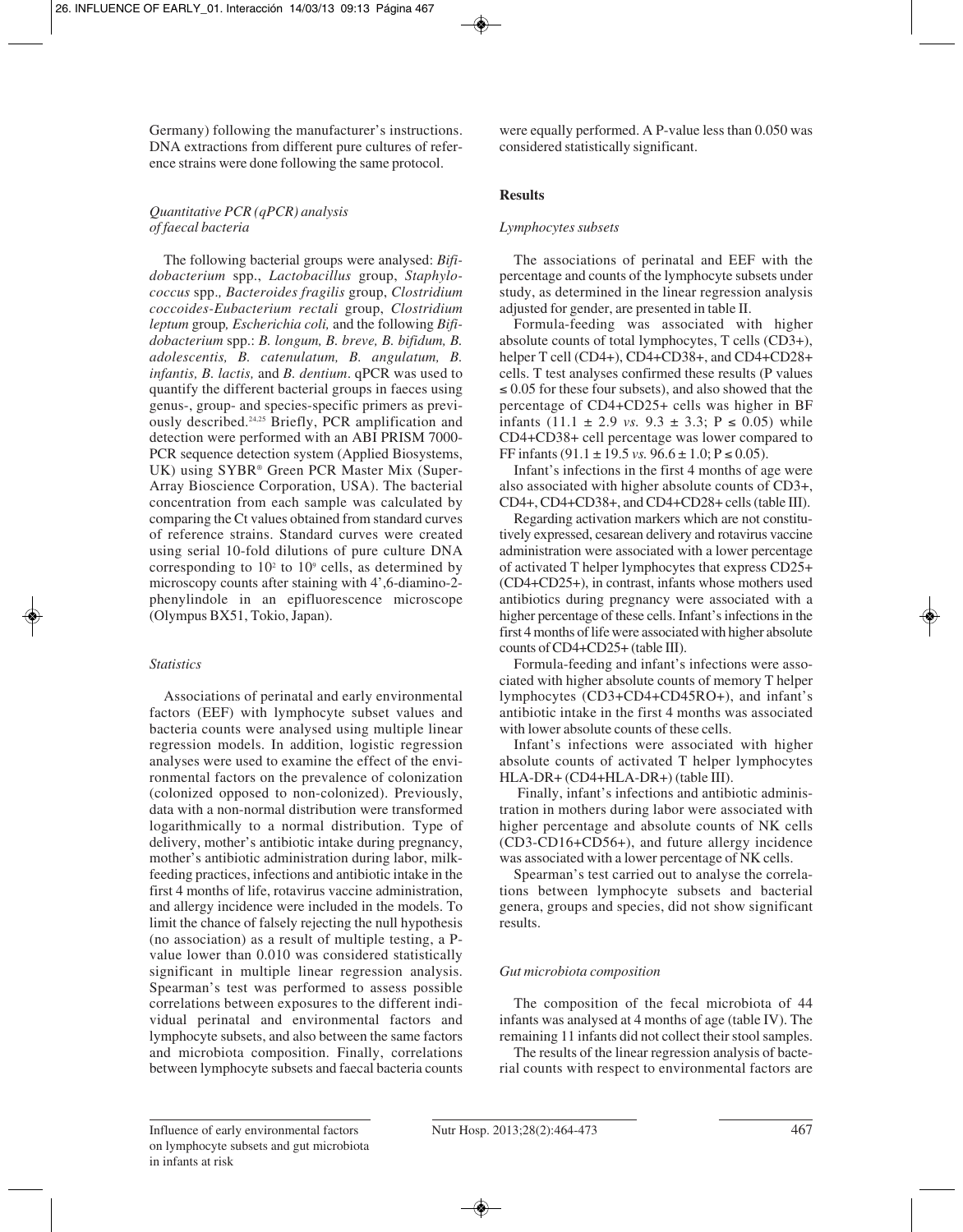| $-0.513(0.009)$<br>Infant's Atbs.<br>(noyes)<br><b>NS</b><br>SN<br>SN<br>SN<br>SN<br>SN<br>SN<br>SN<br>SN<br>Infant's infections<br>0.608(0.010)<br>0.601(0.004)<br>0.583 (0.008)<br>0.576(0.009)<br>(0.009)<br>0.563(0.010)<br>0.640(0.002)<br>0.488(0.005)<br>(noyes)<br><b>SS</b><br>SN<br>SN<br>$\mathbb{S}$<br>SN<br>$\mathbb{S}$<br><b>S</b><br>S<br>SN<br>$C$ oefficient $(p)$<br>formula-feeding)<br>Breastfeeding/<br>0.465(0.010)<br>$(0.010)$ $574$<br>0.477 (0.010)<br>0.470 (0.010)<br>Milk-feeding<br>$\frac{\text{NS}}{0.527(0.003)}$<br>0.466(0.010)<br>SN<br>SN<br>SN<br>SN<br>SN<br>SN<br>SN<br>Antibiotics labor<br>$-0.447(0.004)$<br>0.417(0.004)<br>(noyes)<br>SN<br>$\mathbb{S}$<br>SN<br>SN<br>SN<br>SN<br>SN<br>SN<br>Antibiotics pregnancy<br>0.378 (0.008)<br>(no(y)<br>SN<br>SN<br>SN<br>SN<br>SN<br>SN<br>SN<br>SN<br>(vaginali/cesarean)*<br>Type of delivery<br>$-0.392(0.007)$<br>S <sub>N</sub><br>SN<br>SN<br>SN<br>SN<br>SN<br>SN<br>SN<br>SN<br>cel./µL<br>cel./µL<br>$\frac{\%}{\%}$ cel./µL<br>$\frac{\%}{\%}$ cel./µL<br>$_{\rm cell/HL}^{\%}$<br>cel./µL<br>cel./µL<br>$_{\rm cell/HL}^{\%}$<br>$\frac{\%}{\%}$ cel./µL<br>olo<br>ofo<br>of<br>of<br>CD3+CD4+CD45RO+<br>CD4+HLA-DR+<br>Lymphocytes<br>CD4+CD25+<br>$CD4+CD38+$<br>$CD4+CD28+$<br>$CD25+$<br>CD4+<br>$CD3+$ |                |         | Linear regression coefficients for lymphocyte subset percentages and counts, with respect to environmental factors in multivariate analyses ( $n = 55$ ) |    |              |    |              |    |                                |                                    |
|--------------------------------------------------------------------------------------------------------------------------------------------------------------------------------------------------------------------------------------------------------------------------------------------------------------------------------------------------------------------------------------------------------------------------------------------------------------------------------------------------------------------------------------------------------------------------------------------------------------------------------------------------------------------------------------------------------------------------------------------------------------------------------------------------------------------------------------------------------------------------------------------------------------------------------------------------------------------------------------------------------------------------------------------------------------------------------------------------------------------------------------------------------------------------------------------------------------------------------------------------------------------------------------------------------------------|----------------|---------|----------------------------------------------------------------------------------------------------------------------------------------------------------|----|--------------|----|--------------|----|--------------------------------|------------------------------------|
|                                                                                                                                                                                                                                                                                                                                                                                                                                                                                                                                                                                                                                                                                                                                                                                                                                                                                                                                                                                                                                                                                                                                                                                                                                                                                                                    |                |         |                                                                                                                                                          |    |              |    |              |    | Allergy/dermatitis<br>(no/ves) | Rotavirus vaccine<br>(noyes)       |
|                                                                                                                                                                                                                                                                                                                                                                                                                                                                                                                                                                                                                                                                                                                                                                                                                                                                                                                                                                                                                                                                                                                                                                                                                                                                                                                    |                |         |                                                                                                                                                          |    |              |    |              |    |                                |                                    |
|                                                                                                                                                                                                                                                                                                                                                                                                                                                                                                                                                                                                                                                                                                                                                                                                                                                                                                                                                                                                                                                                                                                                                                                                                                                                                                                    |                |         |                                                                                                                                                          |    |              |    |              |    | SN                             | SN                                 |
|                                                                                                                                                                                                                                                                                                                                                                                                                                                                                                                                                                                                                                                                                                                                                                                                                                                                                                                                                                                                                                                                                                                                                                                                                                                                                                                    |                |         |                                                                                                                                                          |    |              |    |              |    | SN                             | SN                                 |
|                                                                                                                                                                                                                                                                                                                                                                                                                                                                                                                                                                                                                                                                                                                                                                                                                                                                                                                                                                                                                                                                                                                                                                                                                                                                                                                    |                |         |                                                                                                                                                          |    |              |    |              |    | SN                             | SN                                 |
|                                                                                                                                                                                                                                                                                                                                                                                                                                                                                                                                                                                                                                                                                                                                                                                                                                                                                                                                                                                                                                                                                                                                                                                                                                                                                                                    |                |         |                                                                                                                                                          |    |              |    |              |    | SN                             | SN                                 |
|                                                                                                                                                                                                                                                                                                                                                                                                                                                                                                                                                                                                                                                                                                                                                                                                                                                                                                                                                                                                                                                                                                                                                                                                                                                                                                                    |                |         |                                                                                                                                                          |    |              |    |              |    | SN                             | SN                                 |
|                                                                                                                                                                                                                                                                                                                                                                                                                                                                                                                                                                                                                                                                                                                                                                                                                                                                                                                                                                                                                                                                                                                                                                                                                                                                                                                    |                |         |                                                                                                                                                          |    |              |    |              |    | SN                             | $-0.402(0.010)$<br>$-0.465(0.005)$ |
|                                                                                                                                                                                                                                                                                                                                                                                                                                                                                                                                                                                                                                                                                                                                                                                                                                                                                                                                                                                                                                                                                                                                                                                                                                                                                                                    |                |         |                                                                                                                                                          |    |              |    |              |    | SN                             | $-0.476(0.002)$<br>SN              |
|                                                                                                                                                                                                                                                                                                                                                                                                                                                                                                                                                                                                                                                                                                                                                                                                                                                                                                                                                                                                                                                                                                                                                                                                                                                                                                                    |                |         |                                                                                                                                                          |    |              |    |              |    | SN                             | SN                                 |
|                                                                                                                                                                                                                                                                                                                                                                                                                                                                                                                                                                                                                                                                                                                                                                                                                                                                                                                                                                                                                                                                                                                                                                                                                                                                                                                    |                |         |                                                                                                                                                          |    |              |    |              |    | SN                             | SN                                 |
|                                                                                                                                                                                                                                                                                                                                                                                                                                                                                                                                                                                                                                                                                                                                                                                                                                                                                                                                                                                                                                                                                                                                                                                                                                                                                                                    | CD3-CD16+CD56+ | cel./µL | SN                                                                                                                                                       | SN | 0.504(0.001) | SN | 0.639(0.000) | SN | $-0.338(0.010)$<br>SN          | SN                                 |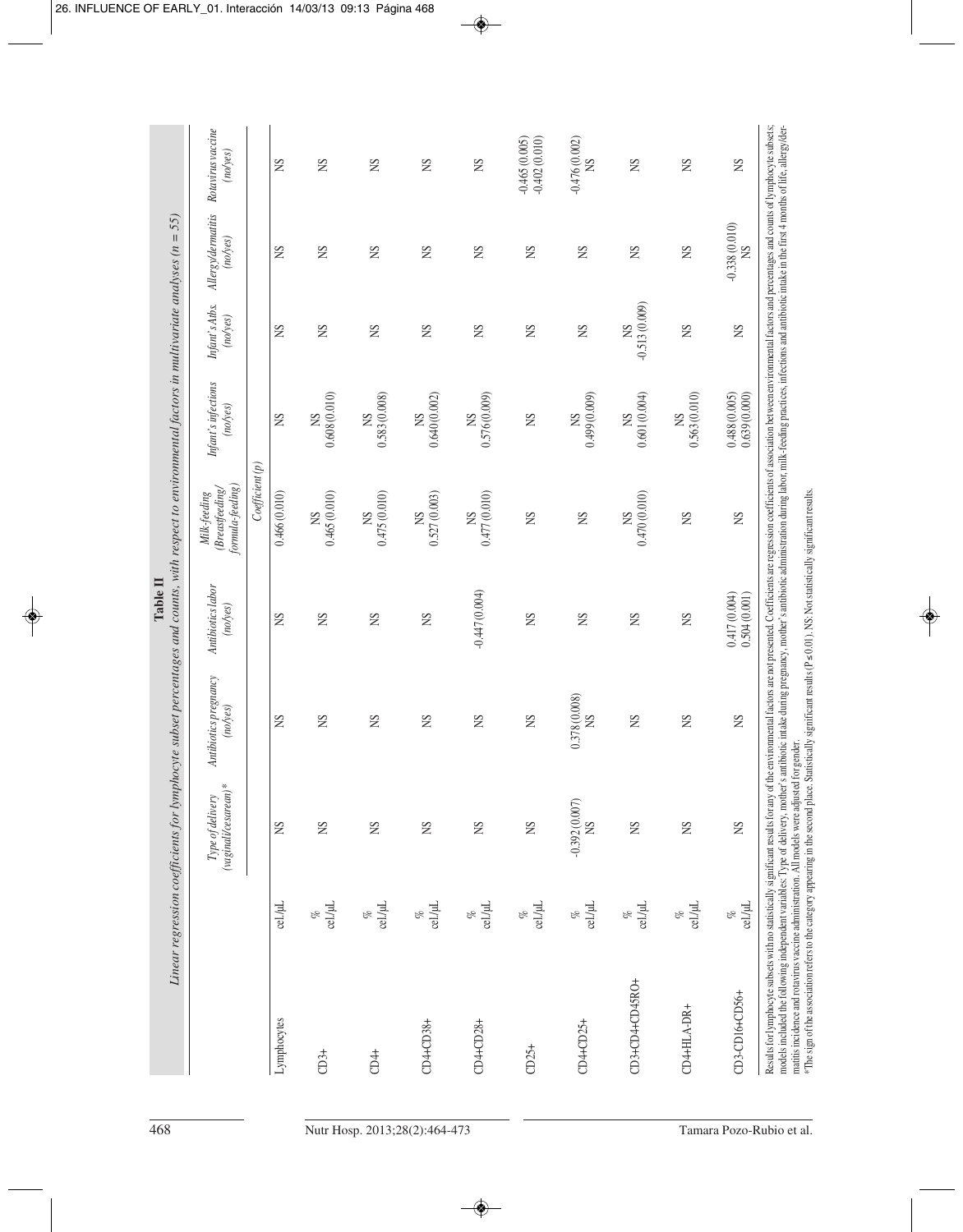|                  | Infections in first 4 months |               |        |                |  |  |  |  |  |
|------------------|------------------------------|---------------|--------|----------------|--|--|--|--|--|
|                  |                              | Yes           |        | N <sub>O</sub> |  |  |  |  |  |
| No.              |                              | 34            |        | 21             |  |  |  |  |  |
| $\%$             | Mean                         | $Q1-Q3$       | Mean   | $Q1-Q3$        |  |  |  |  |  |
| $CD3+$           | 64.77                        | 59.83-71.45   | 62.75  | 59.35-67.41    |  |  |  |  |  |
| $CD4+$           | 48.98                        | 42.93-54.70   | 47.79  | 43.09-51.94    |  |  |  |  |  |
| $CD8+$           | 12.72                        | 11.85-18.23   | 14.84  | 12.70-21.38    |  |  |  |  |  |
| Ratio CD4/CD8    | 3.66                         | 2.55-4.46     | 2.99   | 2.22-3.96      |  |  |  |  |  |
| CD4+CD28+        | 100                          | 99.77-100     | 100    | 99.85-100      |  |  |  |  |  |
| CD8+CD28+        | 95.18                        | 92.46-97.21   | 94.98  | 89.09-97.20    |  |  |  |  |  |
| CD4+CD38+        | 96.30                        | 95.20-97.25   | 96.37  | 95.27-97.30    |  |  |  |  |  |
| CD8+CD38+        | 95.55                        | 93.55-97.48   | 94.78  | 90.59-97.14    |  |  |  |  |  |
| CD4+HLA-DR+      | 3.35                         | 2.39-4.92     | 2.68   | 2.06-3.39      |  |  |  |  |  |
| CD4+HLA-DR+CD38+ | 2.71                         | 1.85-4.05     | 2.38   | 1.54-2.86      |  |  |  |  |  |
| CD8+HLA-DR+      | 3.60                         | 2.60-6.65     | 3.35   | 2.03-5.14      |  |  |  |  |  |
| CD8+HLA-DR+CD38+ | 3.60                         | 2.35-6.33     | 2.98   | 1.63-4.75      |  |  |  |  |  |
| $CD25+$          | 6.91                         | 5.36-8.60     | 6.09   | 5.00-7.10      |  |  |  |  |  |
| $CD4+CD25+$      | 10.84                        | 8.62-11.85    | 9.58   | 7.57-11.34     |  |  |  |  |  |
| CD8+CD25+        | 1.49                         | $0.94 - 2.15$ | 1.57   | $0.69 - 1.75$  |  |  |  |  |  |
| CD3+CD45RO+      | 11.52                        | 8.97-13.94    | 11.00  | 8.15-14.22     |  |  |  |  |  |
| CD4+CD45RA+      | 89.18                        | 84.37-90.53   | 88.37  | 83.48-90.96    |  |  |  |  |  |
| CD3+CD4+CD45RO+  | 8.34                         | 6.04-10.23    | 8.11   | 5.20-10.77     |  |  |  |  |  |
| CD8+CD45RA+      | 90.74                        | 85.37-92.32   | 92.33  | 86.14-96.55    |  |  |  |  |  |
| CD3+CD8+CD45RO+  | 1.87                         | 1.42-3.18     | 1.80   | 1.00-3.41      |  |  |  |  |  |
| CD3-CD16+CD56+   | 6.64                         | 4.73-8.87     | 5.12   | 3.85-5.96      |  |  |  |  |  |
| $CD19+$          | 23.71                        | 17.91-27.55   | 26.65  | 20.50-29.97    |  |  |  |  |  |
| Counts (cel./µL) | Mean                         | $Q1-Q3$       | Mean   | $Q1-Q3$        |  |  |  |  |  |
| Lymphocytes      | 5,520                        | 4,910-7,200   | 5,270  | 4,490-6,040    |  |  |  |  |  |
| $CD3+$           | 3,720                        | 3,068-4,576   | 3,209  | 2,923-3,758    |  |  |  |  |  |
| $CD4+$           | 2,913                        | 2,062-3,466   | 2,411  | 2,230-2,970    |  |  |  |  |  |
| $CD8+$           | 844                          | 635-1,074     | 794    | 595-1,040      |  |  |  |  |  |
| $CD4+CD28+$      | 2,888                        | 2,062-3,466   | 2,411  | 2,230-2,969    |  |  |  |  |  |
| CD8+CD28+        | 797                          | 598-1,038     | 750    | 571-839        |  |  |  |  |  |
| CD4+CD38+        | 2,693                        | 1,947-3,334   | 2,262  | 2,138-2,608    |  |  |  |  |  |
| $CD8+CD38+$      | 803                          | 624-1,043     | 706    | 553-910        |  |  |  |  |  |
| CD4+HLA-DR+      | 113                          | 67-145        | $70\,$ | 48-85          |  |  |  |  |  |
| CD4+HLA-DR+CD38+ | 85                           | 54-120        | 57     | 36-66          |  |  |  |  |  |
| CD8+HLA-DR+      | 38                           | $21-60$       | 22     | 13-32          |  |  |  |  |  |
| CD8+HLA-DR+CD38+ | 36                           | 19-57         | 19     | $10 - 31$      |  |  |  |  |  |
| $CD25+$          | 418                          | 322-535       | 324    | 268-366        |  |  |  |  |  |
| $CD4+CD25+$      | 305                          | 231-405       | 202    | 235-252        |  |  |  |  |  |
| $CD8+CD25+$      | 10                           | $7 - 24$      | 9      | $5 - 16$       |  |  |  |  |  |
| CD3+CD45RO+      | 440                          | 319-528       | 384    | 283-490        |  |  |  |  |  |
| CD4+CD45RA+      | 2,446                        | 1,817-3,081   | 2,024  | 1,840-2,651    |  |  |  |  |  |
| CD3+CD4+CD45RO+  | 326                          | 229-395       | 240    | 205-375        |  |  |  |  |  |
| CD8+CD45RA+      | 718                          | 550-997       | 726    | 553-903        |  |  |  |  |  |
| CD3+CD8+CD45RO+  | 80                           | 48-136        | 48     | 33-120         |  |  |  |  |  |
| CD3-CD16+CD56+   | 416                          | 240-634       | 263    | 195-375        |  |  |  |  |  |

| Table III-                                                                                                          |
|---------------------------------------------------------------------------------------------------------------------|
| Medians and quartiles of lymphocyte subsets percentages and absolute counts of infants 4 months of age ( $n = 55$ ) |

CD19+ 1,361 912-1,863 1,534 962-1,769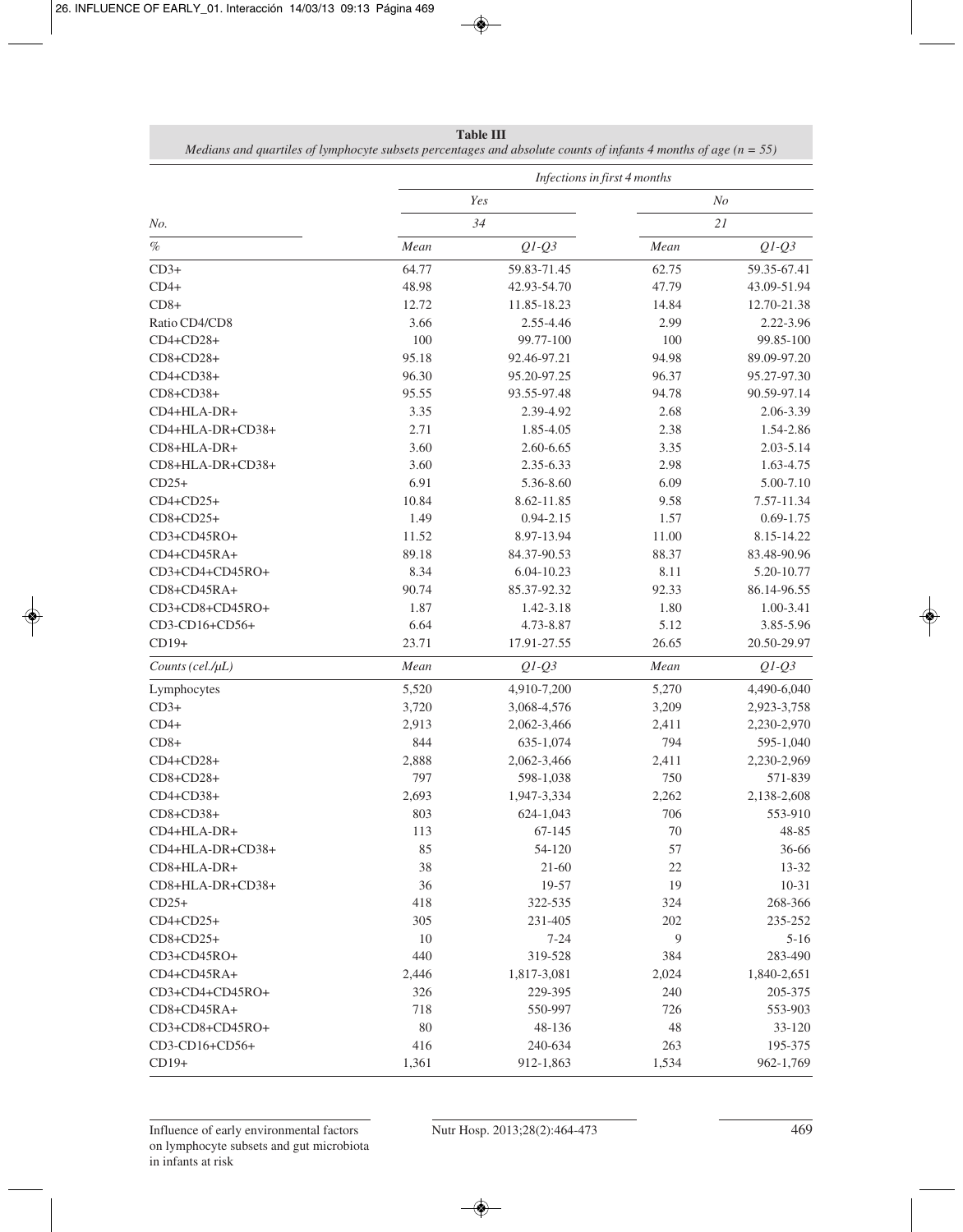|                                                                                                                                                                       |                                                 | $(95\%$ CI)<br>$\overline{OR}$                    | $\frac{0.107}{(0.02 - 0.72)}$                       | $\trianglerighteq$    | SN                    | SN                        | shown in table IV. Infants born by cesarean delivery<br>showed associations with lower counts of B. catenu-<br>latum, and higher counts of B. angulatum (table V).<br>Spearman correlations showed that infants born by                                                                                                                                                                                                                                                                                                                                                                                                                                                                                                                                                                                            |
|-----------------------------------------------------------------------------------------------------------------------------------------------------------------------|-------------------------------------------------|---------------------------------------------------|-----------------------------------------------------|-----------------------|-----------------------|---------------------------|--------------------------------------------------------------------------------------------------------------------------------------------------------------------------------------------------------------------------------------------------------------------------------------------------------------------------------------------------------------------------------------------------------------------------------------------------------------------------------------------------------------------------------------------------------------------------------------------------------------------------------------------------------------------------------------------------------------------------------------------------------------------------------------------------------------------|
|                                                                                                                                                                       | Rotavirus vaccine<br>(noyes)                    | Coefficient<br>$(\mathbb{P})$                     | S                                                   | SN                    | SN                    | (0.017)<br>$-0.838$       | cesarean delivery were correlated with lower counts of<br><i>B. catenulatum</i> ( $R = -0.514$ ; $P = 0.010$ ).<br>Infants whose mothers took antibiotic during preg-<br>nancy were associated with lower counts of B. angu-                                                                                                                                                                                                                                                                                                                                                                                                                                                                                                                                                                                       |
|                                                                                                                                                                       |                                                 | (95% CI)<br>$\infty$                              | SN                                                  | $\trianglerighteq$    | SN                    | SN                        | latum.<br>Regarding milk-feeding practices, formula-feeding<br>was associated with lower counts of B. angulatum in<br>the infant.<br>Antibiotics intake in the first 4 months of life was                                                                                                                                                                                                                                                                                                                                                                                                                                                                                                                                                                                                                          |
|                                                                                                                                                                       | Allergy/dermatitis<br>(noyes)                   | $\begin{array}{c} Coefficient \\ (P) \end{array}$ | SN                                                  | SN                    | SN                    | (0.021)<br>$-1.170$       | associated with higher counts of Bacteroides fragilis<br>group and B. angulatum, and lower counts of B.<br>longum (table V). Spearman tests also showed signifi-<br>cant correlations between infant's antibiotic intake and                                                                                                                                                                                                                                                                                                                                                                                                                                                                                                                                                                                       |
|                                                                                                                                                                       |                                                 | (95% CI)<br>$O$ R                                 | SN                                                  | $\trianglerighteq$    | SN                    | SN                        | higher counts of <i>Bacteroides fragilis</i> group ( $R = 0.433$ )<br>$P = 0.019$ ), higher <i>B. angulatum</i> prevalence (R=0.339;<br>$P = 0.032$ , and lower counts of <i>Bifidobacterium</i> spp.<br>$(R = -0.323; P = 0.042)$ and <i>B longum</i> $(R = -0.443; P =$                                                                                                                                                                                                                                                                                                                                                                                                                                                                                                                                          |
|                                                                                                                                                                       | (Breastfeeding/formula-feeding)<br>Milk-feeding | $\begin{array}{c} Coefficient \\ (P) \end{array}$ | SN                                                  | SN                    | SN                    | (0.013)<br>$-1.585$       | $0.004$ ).<br>Allergy and dermatitis incidence at follow-up was<br>associated with lower counts of <i>B. angulatum</i> at 4<br>months.<br>Rotavirus vaccine administration was associated with                                                                                                                                                                                                                                                                                                                                                                                                                                                                                                                                                                                                                     |
| Table IV                                                                                                                                                              |                                                 | $(95\%$ CI)<br>$\overline{OR}$                    | SN                                                  | $\trianglerighteq$    | SN                    | $(1.02 - 30.33)$<br>5.556 | tistically significant results (P ≤ 0,05). NS: Not statistically significant results.<br>lower counts of <i>B. angulatum</i> and was also significantly<br>correlated with a lower prevalence of Bacteroides frag-<br><i>ilis</i> group ( $R = -0.396$ ; $P = 0.017$ ). The rest of analysed<br>bacteria did not show significant results for any of the                                                                                                                                                                                                                                                                                                                                                                                                                                                           |
|                                                                                                                                                                       | Antibiotics 4 mo<br>(noyes)                     | Coefficient<br>$\bigl(\mathbb{P}\bigr)$           | $\frac{0.585}{(0.033)}$                             | $-0.513$<br>$(0.011)$ | SN                    | (0.020)<br>1.321          | EEF evaluated.<br>Finally, the logistic regression analysis did not show<br>significant associations between the different EEF and<br>the prevalence of bacterial colonization.                                                                                                                                                                                                                                                                                                                                                                                                                                                                                                                                                                                                                                    |
|                                                                                                                                                                       |                                                 | (95% CI)<br>$\infty$                              | SN                                                  | $\trianglerighteq$    | SN                    | SN                        | adjusted for gender.<br><b>Discussion</b>                                                                                                                                                                                                                                                                                                                                                                                                                                                                                                                                                                                                                                                                                                                                                                          |
| Linear regression coefficients for bacterial counts and ORs for presence of gut bacteria, with respect to environmental factors in multivariate analysis ( $n = 44$ ) | Antibiotic pregnancy<br>no/yes)                 | Coefficient<br>$(\mathbb{P})$                     | SN                                                  | S                     | SN                    | (0.015)<br>$-1.351$       | Several EEF could be involved in immune system<br>development and intestinal colonization in early life. It<br>is well known that gut microbiota interacts with the<br>gut-associated lymphoid tissue (GALT) and could<br>thereafter modulate the systemic immune system. In<br>this study, we assessed the associations between                                                                                                                                                                                                                                                                                                                                                                                                                                                                                   |
|                                                                                                                                                                       |                                                 | $(95\% CI)$<br>$\overline{OR}$                    | $\begin{array}{c} 9.02 \\ (1.20-68.46) \end{array}$ | $\epsilon$            | SN                    | SN                        | different EEF, peripheral lymphocyte subsets, and<br>microbiota composition in fifty-five 4 month-old<br>infants with at least one first-degree relative suffering<br>from CD.                                                                                                                                                                                                                                                                                                                                                                                                                                                                                                                                                                                                                                     |
|                                                                                                                                                                       | $(vaginal descarean)*$<br>Type of delivery      | $\begin{array}{c} Coefficient \\ (P) \end{array}$ | SN                                                  | SN                    | $-0.743$<br>$(0.006)$ | $(0.719)$<br>$(0.021)$    | A widespread increase in the number of lympho-<br>cytes was associated with formula feeding in the<br>studied population. The increase in lymphocytes<br>involved mainly the T helper subsets, the overall subset                                                                                                                                                                                                                                                                                                                                                                                                                                                                                                                                                                                                  |
|                                                                                                                                                                       |                                                 |                                                   | <b>Bacteroides</b> fragilis                         | $B.$ $longum$         | <b>B</b> .catenulatum | <b>B.</b> angulatum       | variable, models included the following independent variables: Type of delivery, mother's antibiotic intake during pregnancy, mother's antibiotic administration during labor, milk-feeding practices, infections and antibiot<br>*The sign of the association refers to the category appearing in the second place. Sta<br>allergy/dermatitis incidence and rotavirus vaccine administration. All models were<br>(CD4+CD38+ and CD4+CD28+) as well as specifi-<br>cally the memory helper T cells. Similarly, an increase in<br>the CD3+ and CD4+ lymphocyte counts were also asso-<br>ciated with infant s infections, although in these cases, in<br>addition to increased memory cell counts, also an<br>increase in activated subsets expressing CD4+CD25+.<br>and CD4+HLA-DR+ were associated with infection |
| 470                                                                                                                                                                   |                                                 |                                                   |                                                     |                       |                       |                           | Nutr Hosp. 2013;28(2):464-473<br>Tamara Pozo-Rubio et al.                                                                                                                                                                                                                                                                                                                                                                                                                                                                                                                                                                                                                                                                                                                                                          |

#### **Discussion**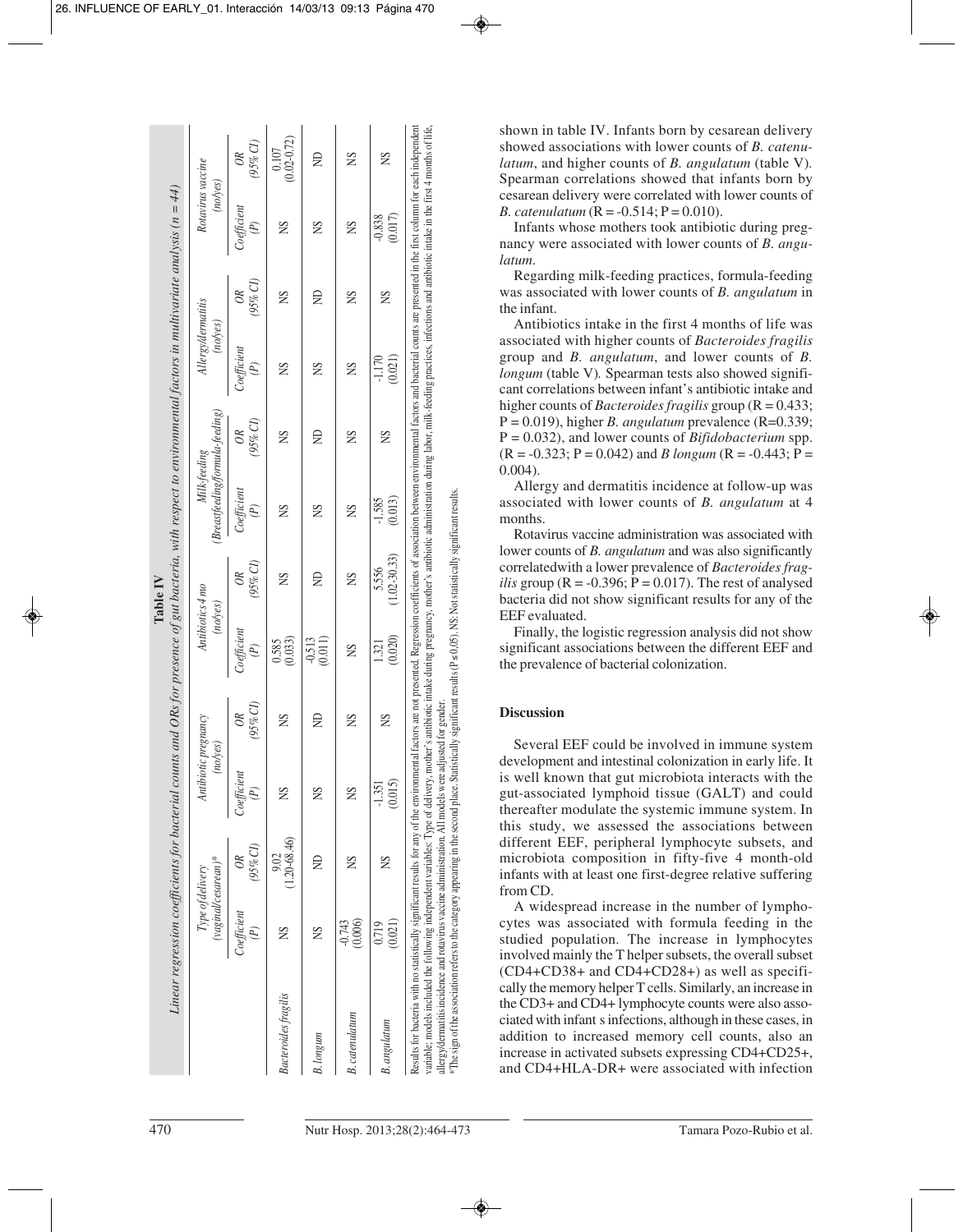|                              |      | Antibiotics in first 4 months |             |      |        |             |      |         | Type of delivery |          |        |             |  |  |
|------------------------------|------|-------------------------------|-------------|------|--------|-------------|------|---------|------------------|----------|--------|-------------|--|--|
| Yes                          |      |                               |             | No   |        |             |      | Vaginal |                  | Cesarean |        |             |  |  |
| No.                          |      | II                            |             |      | 33     |             |      | 34      |                  |          | 10     |             |  |  |
|                              | $\%$ | Median                        | $Q1-Q3$     | $\%$ | Median | $Q1-Q3$     | $\%$ | Median  | $Q1-Q3$          | $\%$     | Median | $Q1-Q3$     |  |  |
| Bifidobacteria spp.          | 100  | 6,91                          | 6,42-7,23   | 100  | 7,54   | 6,83-7,97   | 100  | 7,40    | 6,72-7,96        | 100      | 7,20   | 6,84-7,67   |  |  |
| Bacteroides fragilis         | 70   | 7,74                          | 6,36-8,57   | 73   | 5,86   | 3,95-6,92   | 81   | 6,20    | 4,17-7,47        | 44       | 6,14   | 4,40-7,84   |  |  |
| Staphylococcus spp.          | 70   | 5,70                          | $4,25-6,72$ | 57   | 5,67   | 4,70-6,26   | 61   | 5,38    | 4,70-5,97        | 56       | 6,34   | 5,09-6,48   |  |  |
| Clostridium coccoides        | 100  | 6,31                          | 5,10-7,67   | 100  | 5,66   | 4,76-6,96   | 100  | 5,98    | 5,36-7,29        | 100      | 5,09   | 4,16-6,75   |  |  |
| Clostridium leptum           | 80   | 5,29                          | $4,41-6,01$ | 70   | 5,00   | 4,41-5,31   | 64   | 5,11    | 4,44-5,89        | 100      | 4,94   | $4,21-5,07$ |  |  |
| Lactobacillus                | 100  | 6,66                          | 5,97-8,24   | 100  | 6,57   | 5,84-7,91   | 100  | 6,55    | 5,79-7,89        | 100      | 7,34   | $6,61-8,14$ |  |  |
| Escherichia coli             | 100  | 8,06                          | 6,73-8,73   | 93   | 7,05   | 5,70-8,00   | 93   | 7,65    | 5,82-8,12        | 100      | 7,22   | 5,03-8,25   |  |  |
| Bifidobacterium longum       | 100  | 5,14                          | $4,53-6,00$ | 100  | 6,55   | $6,04-7,21$ | 100  | 6,29    | 5,27-7,09        | 100      | 6,54   | 4,50-6,76   |  |  |
| Bifidobacterium breve        | 100  | 6,74                          | 4,55-7,27   | 90   | 6,05   | 4,45-7,35   | 93   | 6,05    | 4,52-7,03        | 89       | 6,53   | 4,56-7,35   |  |  |
| Bifidobacterium bifidum      | 100  | 5,55                          | 3,99-6,81   | 87   | 5,08   | 4,53-6,36   | 87   | 5,51    | 4,42-6,54        | 100      | 4,61   | 4,22-5,35   |  |  |
| Bifidobacterium adolescentis | 30   | 6,00                          | $5,60-$     | 20   | 5,37   | 4,38-6,16   | 19   | 6,00    | 5,27-6,16        | 33       | 5,30   | $4,41-$     |  |  |
| Bifidobacterium catenulatum  | 70   | 6,24                          | 3,75-7,36   | 57   | 5,22   | 4,44-6,94   | 58   | 6,24    | 4,80-7,25        | 67       | 4,44   | 3,64-4,65   |  |  |
| Bifidobacterium angulatum    | 60   | 5,20                          | 4,53-5,40   | 23   | 5,11   | 4,19-5,41   | 35   | 5,19    | 4,39-5,39        | 22       | 4,80   | $4,19-$     |  |  |
| Bifidobacterium infantis     | 10   | 5,42                          | 5,42-5,42   | 43   | 5,37   | 5,10-7,97   | 35   | 5,23    | 5,09-6,90        | 33       | 6,94   | $6,74-$     |  |  |
| Bifidobacterium lactis       | 40   | 5,30                          | 4,30-5,66   | 23   | 5,18   | 4,19-5,74   | 26   | 5,30    | 4,92-5,74        | 33       | 4,19   | $4,00-$     |  |  |
| Bifidobacterium dentium      | 20   | 5,27                          | $5,27 -$    | 3    | 4,16   | $4,16-4,16$ | 6    | 5,27    | $5,18-$          | 10       | 4,16   | $4,16-4,16$ |  |  |

**Table V** *Prevalence of colonization (%), medians, and quartiles (O1-O3) of bacteria counts (log., CFU/g faeces)* 

processes. Similar to our results, a study carried out with infants (0 to 6 months of age) of healthy mothers and uninfected infants of HIV-infected mothers, in which CD4+ lymphocyte phenotypes were examined, found that the proportions of activated (CD4+ HLA-DR+ CD38+) and memory (CD4+ CD45RA- RO+) lymphocytes were increased in uninfected infants of HIV-infected mothers compared to infants of uninfected mothers. Therefore, it was concluded that the lymphocytes of some HIV-exposed, uninfected infants, had been stimulated by antigen at early age and the cells principally implicated were helper T cells.<sup>26</sup> Early infections would reasonably result in a higher proportion of memory and activated T helper cells as shown in our infants, however, regarding the association of formula-feeding with higher memory helper T cells, no similar study has been found in the literature to compare with, although an increase in T cells, particularly in T helper cells,<sup>15,17</sup> and a decrease in NK cells<sup>17</sup> have been reported for FF infants compared with BF infants at 6 months of age. Surprisingly, on the contrary to formula feeding and infant s infections, lower numbers of memory CD4+ cells were associated with the intake of antibiotics in the first 4mo., which suggest that taking antibiotics to halt the infections, alters the balance of immune cells acquired when infection is being eliminated by the body's own defense mechanisms. *In vivo* studies indicate that shortening the length of *Listeria monocytogenes* infection by antibiotic treatment can affect CD4+ T cell activation and development of memory T cells, but this effect is

dependent on infectious dose, suggesting that overall antigen levels may play a role.27

The percentage of CD4+CD25+ cells was stimulated by vaginal delivery, antibiotics use by mothers during pregnancy, and breast-feeding, but in contrast, a lower percentage was associated with infants vaccinated against rotavirus. A recent study28 that compared the patterns of gene expression in peripheral blood mononuclear cells (PBMCs) from children with rotavirus diarrhea and healthy children showed that the first group had increased expression of genes involved in B-cell differentiation, maturation, activation and survival, but lower levels of mRNA for genes involved in the various stages of T-cell development. Importantly, this study also demonstrated a reduction in the total lymphocyte population and in the proportions of CD4+ and CD8+ T cells in PBMCs, suggesting that rotavirus alters T-cell homeostasis. According to our results, the rotavirus vaccine also influences the balance between T and B lymphocytes, as we have found by T test analysis that B cell percentage is higher in vaccinated infants (data not shown). On the other hand, previous results by our group in a bigger population with similar characteristics showed a higher percentage of CD4+CD25+ cells in BF infants than in FF infants,<sup>20</sup> which is in agreement with the results in the current study.

According to the hygiene hypothesis, early infections caused by certain microorganisms are suspected to accelerate the Th1 maturation in children and to protect against future allergic disease.29 Our study showed that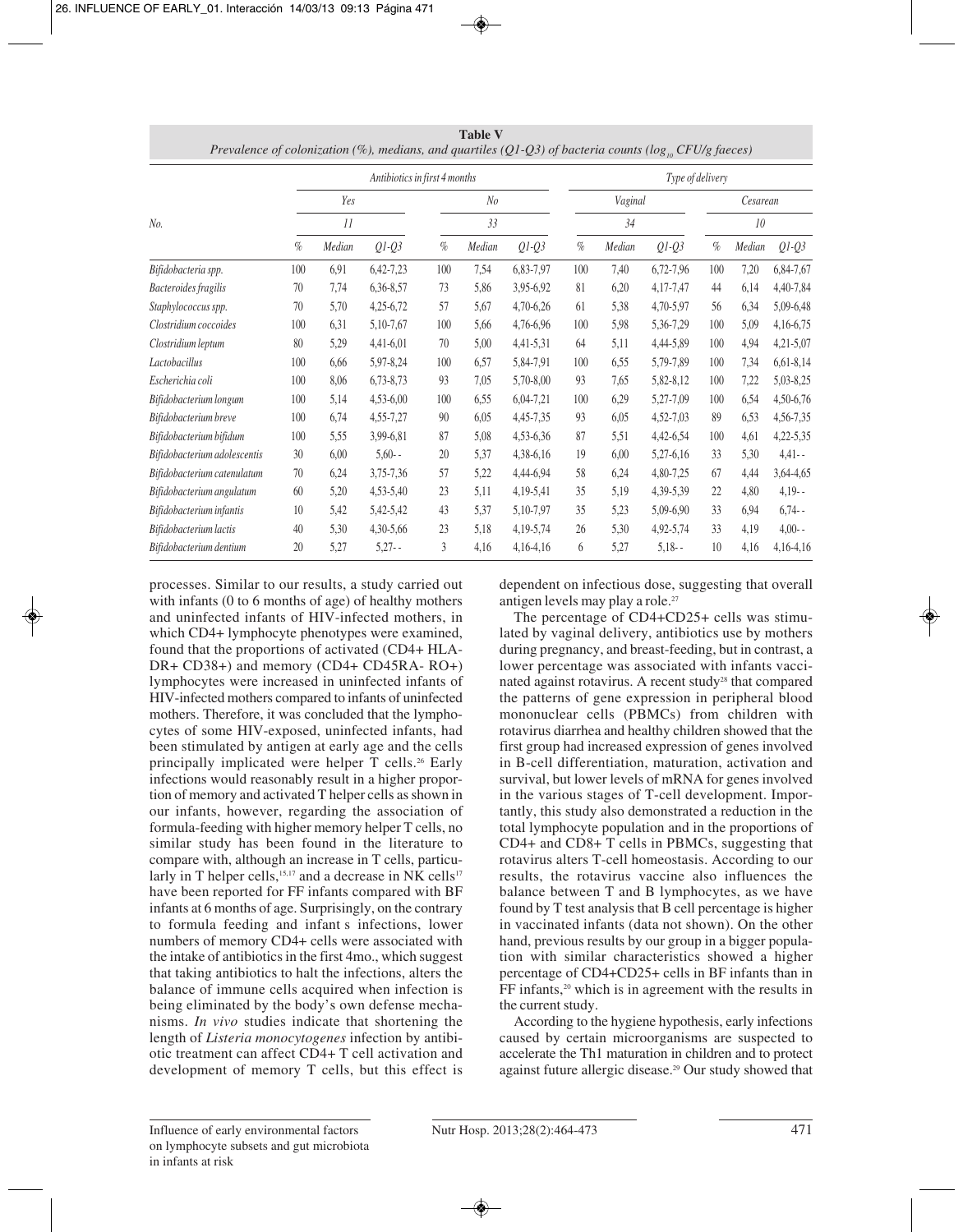suffering infections during the first 4 months of life was associated with higher NK cell numbers. A similar result was found in a study comparing septic and healthy infants and children that described increased NK cells in the infants even after recovery from sepsis.30 Moreover the development of allergy or dermatitis within the first 18 months of life was associated with a lower percentage of NK cells at 4 months. Accordingly, studies in newborns at risk for allergy, $31$  infants with multiple allergy food, $32$  and children with atopic dermatitis  $33$ showed a decreased percentage<sup>32,33</sup> and counts<sup>31</sup> of NK cells. Our data suggest that infections suffered during the first 4 months of life might be protective, in the long term, for allergy and dermatitis development through the effect of infection on NK cells. However, no correlation was found between infection during the first 4 months and allergy incidence in the next months. Although, we have not found this correlation, the study by Han et al.<sup>34</sup> support this last hypothesis. They suggest that NK cells may play an important role in infection-mediated inhibition of allergic responses. They studied the effect of chlamydial infection on the development of allergic responses induced by ovalbumin (OVA) and the involvement of NK cells in this process using a mouse model of airway inflammation. They found that the adoptive transfer of NK cells that were isolated from infected mice and injected to a syngeneic naïve mice before OVA sensitization, produced a decrease of circulating and infiltrating eosinophils in the lung and inhibited the production of Th2 cytokines (IL-4 and IL-5) of spleen cells after sensitization.

Infants born by cesarean delivery are deprived of contact with their mother's intestinal and vaginal microbiota. In this infants, the acquisition of bacteroides , bifidobacteria, and *E. coli* has been shown to be delayed.<sup>8</sup> Accordingly, we found that cesarean delivery was associated with lower counts of *B. catenulatum*. Similar results were also found in the KOALA study, which showed that infants born by cesarean section had lower numbers of bifidobacteria and bacteroides.35 On the other hand, a retrospective, multicenter, case-control study that included 1950 children found a significantly enhanced likelihood of being born by cesarean delivery in children with CD compared with control subjects.36 The authors hypothesized that the influence of cesarean delivery on the postnatal establishment of the intestinal microbiota might primarily affect the neonatal period and therefore enhance the intestinal epithelial permeability to gluten, leading to an aberrant stimulation of the mucosal immune system. This matter will possibly be elucidated after adequate length of follow-up is achieved for the cohort of the current study.

Oral use of antibiotics by the infant during the first 4 months also showed several associations with faecal microbiota composition, such as lower counts of *B. longum* and *Bifidobacterium* spp. The KOALA study also found lower counts of bifidobacteria in infants who received oral antibiotic therapy in their first 1

month.36 Finally, counts of *B. angulatum* appear to be associated with many of the different environmental factors studied (type of delivery, mother's antibiotic intake during pregnancy, milk-feeding practices, infections and antibiotic intake in the first 4 months of life, and rotavirus vaccine administration) which suggest that this might be a bacterial species more susceptible to fluctuations that others in its group.

One important point to consider about this study is the fact that it was performed in a population selected by the familial risk to suffer CD, which means that our results cannot be extrapolated to the general population. In this sense, we know that the frequency of infants with HLA haplotype different from DQ-2 in the group studied is significantly lower that the proportion in the general population.<sup>20</sup> On the other hand, we have observed previously in a similar population that no interaction effect exists between milk-feeding practices and HLA-genotype on lymphocyte subsets in these infants.20 However, we cannot rule out the selection bias effect and therefore the importance of the influence of EEF on lymphocyte subsets and microbiota development would only be known in the future, when we are able to assess if the associations found here impact on CD development in this infant cohort.

In conclusion, infant s infections and antibiotic intake in the first 4 months of life are the EEF more strongly and/or frequently associated to lymphocyte subpopulations and microbiota composition, respectively in infants at risk of CD, but other factors such as milkfeeding practices, type of delivery, prenatal exposure to antibiotics, and rotavirus vaccine were also associated. The balance between the effects on lymphocyte subpopulations and microbiota composition of all these pre- and post-natal factors might modulate and define the risk for the future development of immune-related diseases such as CD. Thus, longer follow up of the entire PROFICEL cohort is necessary to assess the combined effect of environmental factors on that risk.

# **Acknowledgments**

We gratefully acknowledge the assistance of the statistician Dr. Laura Barrios in the statistical analysis. Supported by grants AGL2007-66126-C03-01/ALI, AGL2007-66126-C03-02/ ALI and AGL2007-66126- C03-03/ALI, and Consolider Fun-*C*-Food CSD2007- 00063, from the Spanish Ministry of Science and Innovation and grants 200570F0091 and 200570F0093 from CSIC. T. Pozo-Rubio, G. De Palma and M. Olivares are recipient of a personal grant from the JAE Program of CSIC (Spain) co-funded by European Social Fund.

# **Conflict of interest statement**

The authors declare that they have no conflict of interest.